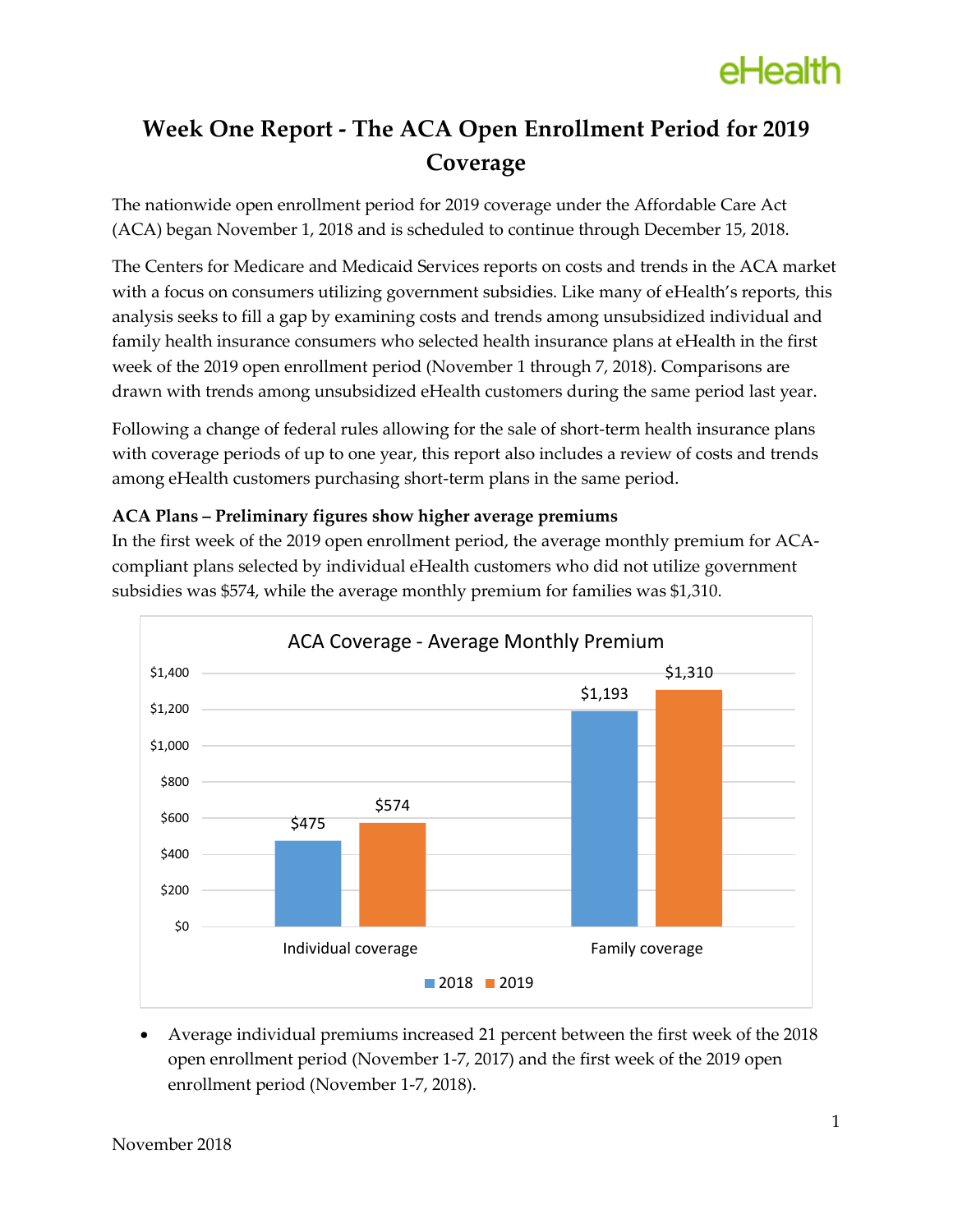- The average premium for family coverage increased 10 percent in the same period.
- In interpreting these figures, it should be noted that the average age of people selecting coverage for 2019 is higher in this first week (46 years old among individuals) than the year before (age 40 among individuals); as noted below, eHealth customers also selected more Silver plans than they had in the year before.

### **ACA Plans – Annual deductibles show modest increases**

In the first week of the 2019 open enrollment period, the average annual deductible for ACAcompliant plans selected by individual eHealth customers who did not utilize government subsidies was \$4,503, while the average annual deductible for families was \$8,468.



- Average annual deductibles increased 7 percent between the first week of the 2018 open enrollment period (November 1-7, 2017) and the first week of the 2019 open enrollment period (November 1-7, 2018).
- The average annual deductible for family coverage increased 22 percent in the same period.

### **ACA Plans – Selection by plan type**

In the first week of the nationwide open enrollment period for 2019, Health Maintenance Organization (HMO) plans accounted for the majority (72 percent) of individual and family health insurance plans selected by unsubsidized eHealth customers. Preferred Provider Organization (PPO) plans accounted for 10 percent, while Exclusive Provider Organization (EPO) plans, which typically limit coverage to a specific network of providers in the same way HMO plans do, accounted for 17 percent of all plans selected.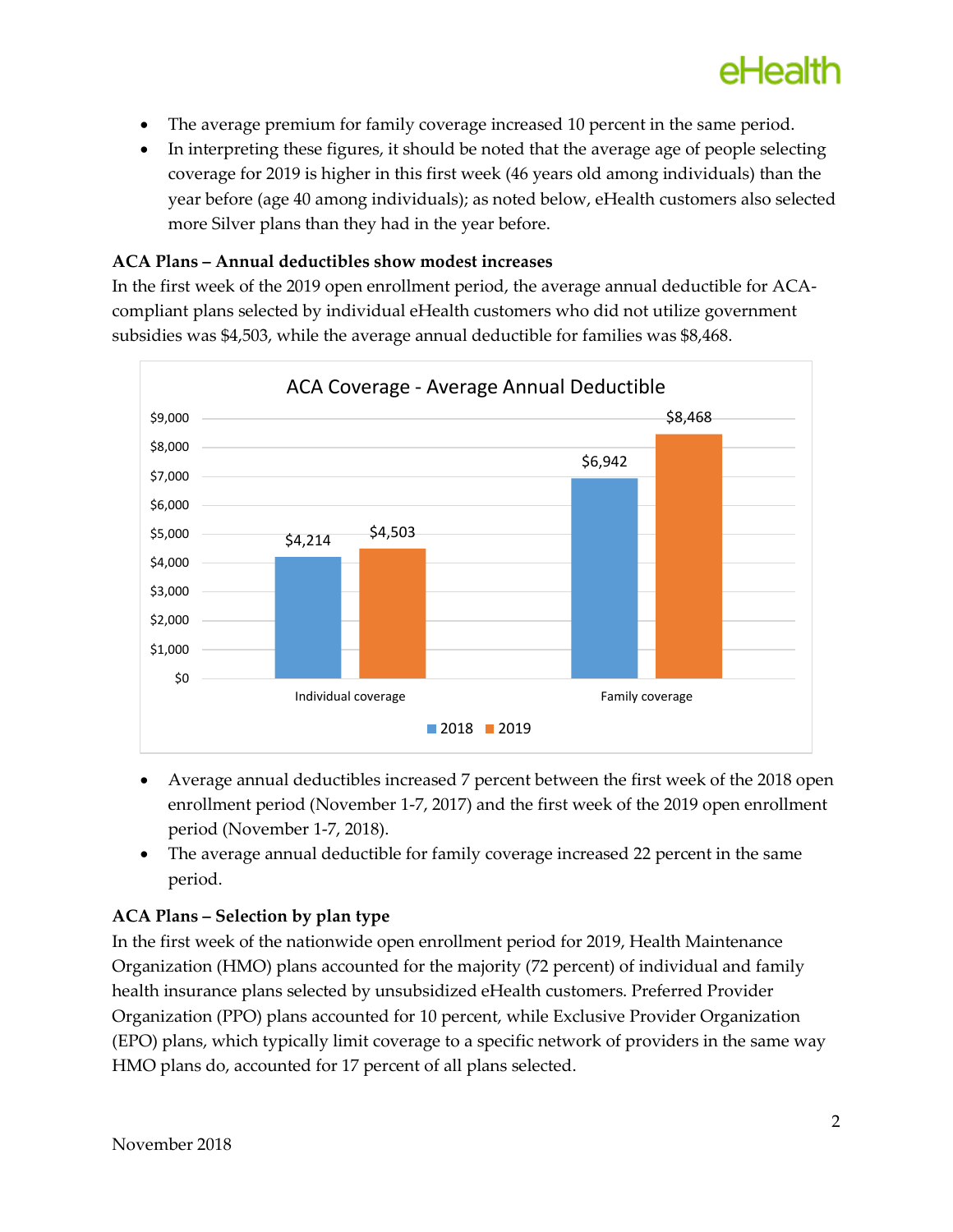## eHealth



- The trend away from PPO-style plans and toward plans with more restrictive networks continues, as previously reported in eHealth's **Index Report for the 2018 Open** [Enrollment Period.](https://news.ehealthinsurance.com/_ir/68/20188/eHealth%20Health%20Insurance%20Index%20Report%20for%20the%202018%20OEP.pdf)
- HMO and EPO plans account for 89 percent of all plans selected in the first week of this open enrollment period, compared to 73 percent in the prior year.

### **ACA Plans – Selection by metal level**

In the first week of the nationwide open enrollment period for 2019, the most popular metal level plan selected by individual and family eHealth customers was Silver (45 percent). Bronze plans were the second most popular metal level selected, at 38 percent of plans.

*~ Continued on next page ~*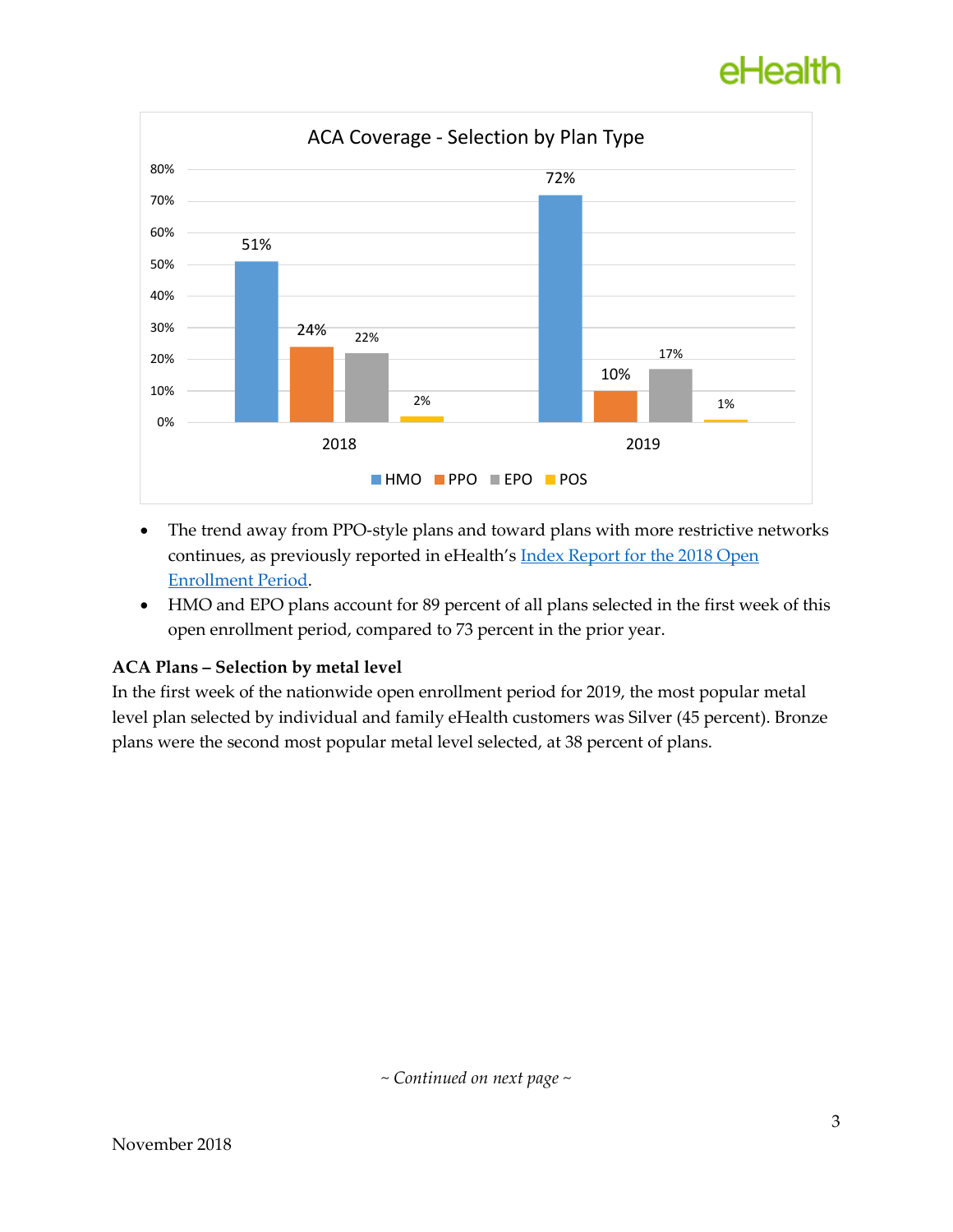# eHealth



- Bronze plans accounted for 44 percent of all plans selected in the first week of the 2018 open enrollment period, but 38 percent in the first week of the 2019 open enrollment period.
- Silver plans accounted for 30 percent of all plans selected in the first week of the 2018 open enrollment period but Silver plans accounted for 45 percent of all plans selected in the first week of the 2019 open enrollment period.

### **Short-Term Plans – Monthly Premiums**

No special open enrollment period is required for consumers to purchase short-term health insurance plans. However these products merit special attention due to a new federal rule extending the maximum-available coverage period from 90 days to one year and to the repeal of the tax penalty for going without qualifying ACA coverage.

The cost of short-term coverage has remained fairly stable year to year. \$110 was the average monthly premium for individual short-term plans selected by customers at eHealth in the first week of the ACA's current open enrollment period, compared to \$111 for the same period a year before. The average individual deductible has increased from \$5,149 to \$5,680.

*~ Continued on next page ~*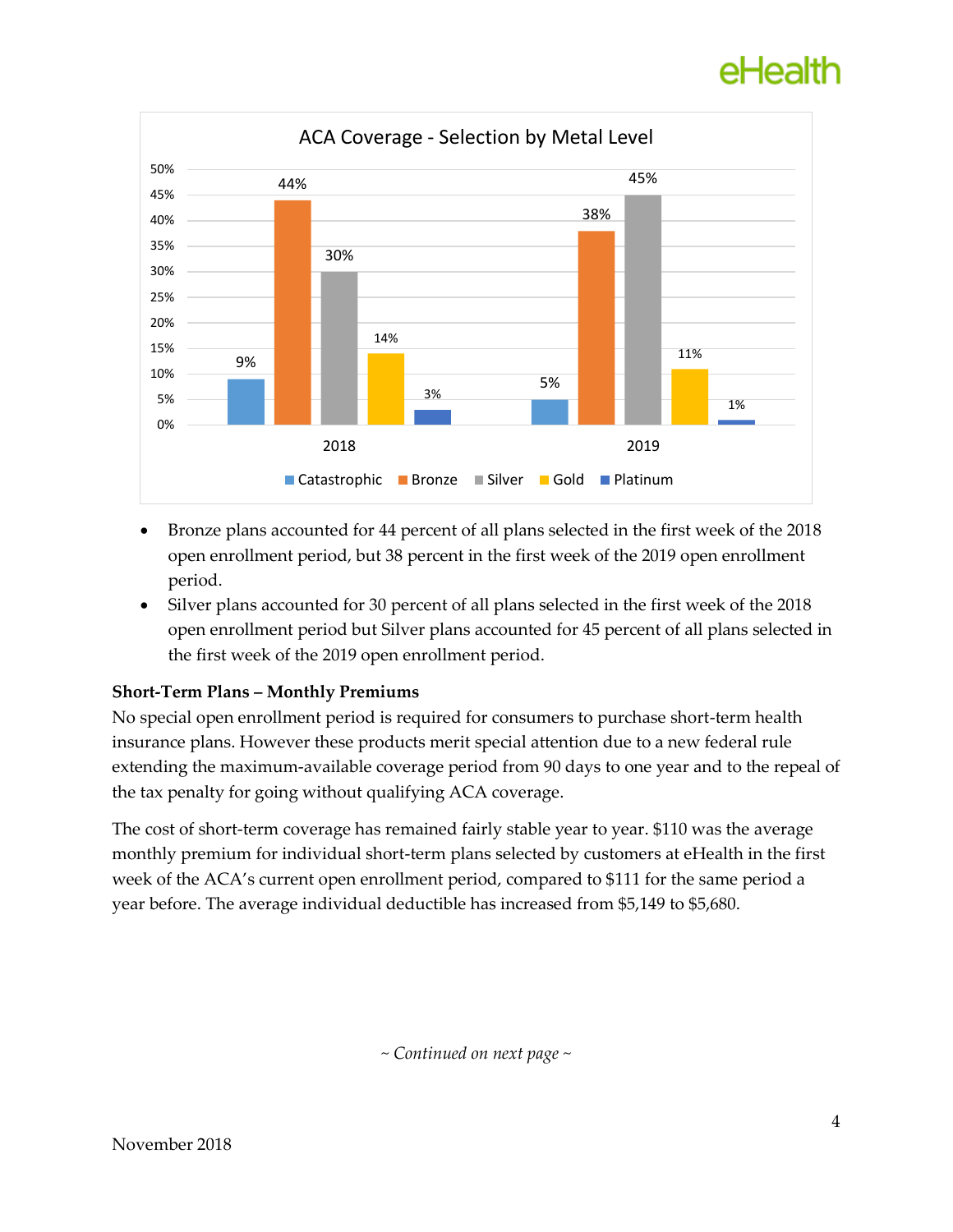## eHealth



- The average monthly premium for short-term plans is almost identical for the first week of November in 2017 and the first week of November in 2018.
- In the same period, the average annual deductible for short-term plans has increased 10 percent.

#### # # #

*Methodology Note: The data presented in this report are based solely on health insurance plans selected by customers at eHealth in the time periods described. Data on ACA-compliant major medical health insurance plans are based on plans selected only by consumers who are not utilizing government subsidies (advance premium tax credits). Changes in average costs year over year may be explained by a number of factors, including premium increases, the introduction of new products and discontinuation of old one, changes in the states in which eHealth offers products, and changes in the average age of individuals purchasing coverage through eHealth, and changes in the metal levels of plans selected by eHealth customers in the defined time period. All dollar figures have been rounded to the nearest full dollar. All percentages have been rounded to the nearest full percentage.*

#### **About eHealth**

eHealth, Inc. (NASDAQ: EHTH) owns eHealth.com, a leading private online health insurance exchange where individuals, families and small businesses can compare health insurance products from brand-name insurers side by side and purchase and enroll in coverage online and over the phone. eHealth offers thousands of individual, family and small business health plans underwritten by many of the nation's leading health insurance companies. eHealth (through its subsidiaries) is licensed to sell health insurance in all 50 states and the District of Columbia. eHealth also offers educational resources, exceptional telephonic support, and